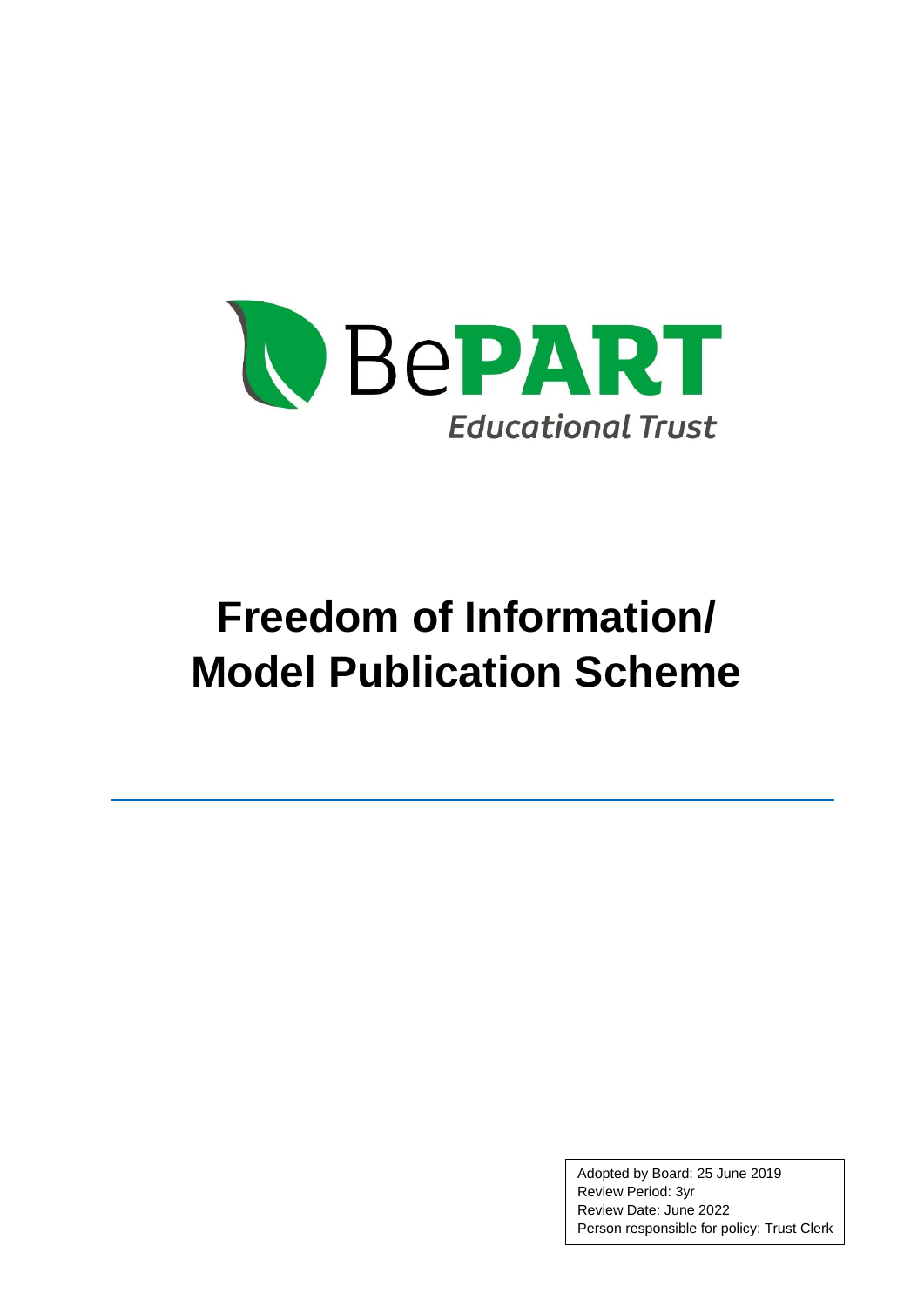

# **Freedom of Information/Model Publication Scheme**

The Freedom of Information Act 2000 (FOIA) seeks to promote a culture of openness and accountability and gives a right of public access to information held. BePART Educational Trust welcomes this culture of openness and accountability and is committed to providing freedom of information.

The Trust has produced a publication scheme on information available under the FOIA. This publication scheme conforms to the model scheme approved by the Information Commissioner. The scheme covers information already published and information which will be published in the future. All information in our publication scheme is accessible via the Trust's website, can be emailed or is in paper form. Some information which we hold may not be made public, for example personal information.

The Trust has responsibility for ensuring that members of the Trust comply with the Act. The publication scheme sets out:

- The classes of information which we publish or intend to publish
- The manner in which the information will be published
- Whether the information is available free of charge or on payment

## **1. Introduction: What is a publication scheme and why it has been developed**

In order to comply with the requirements of the FOIA, the Trust and associated organisations should be proactive about information that is available to the public. The publication scheme commits BePART Educational Trust:

- to proactively publish, or otherwise make available as a matter of routine, information which is held by the Trust and falls within the classifications below.
- to specify the information that is held by the Trust and falls within the classifications below.
- to proactively publish or otherwise make available as a matter of routine, information in line with the statements contained within this scheme.
- to produce and publish the methods by which the specific information is made routinely available so that it can be easily identified and accessed by members of the public.
- to review and update on a regular basis the information the Trust makes available under this scheme.
- to produce a schedule of any fees charged for access to information which is made proactively available.
- to make this publication scheme available to the public.

# **2. Categories of Information Published**

The publication scheme covers information currently published or will be published in the future. This is split into categories of information known as 'classes', which are contained in Section 9. These classes of information are organised into four broad topic areas:

- a. Institution prospectus information published in Trust members' prospectuses.
- b. Governors' documents information published in local governing body documents.
- c. Students & curriculum information about policies that relate to students and curriculum in member organisations.
- d. Policies and other information related to Trust members information about policies that relate to Trust institutions in general.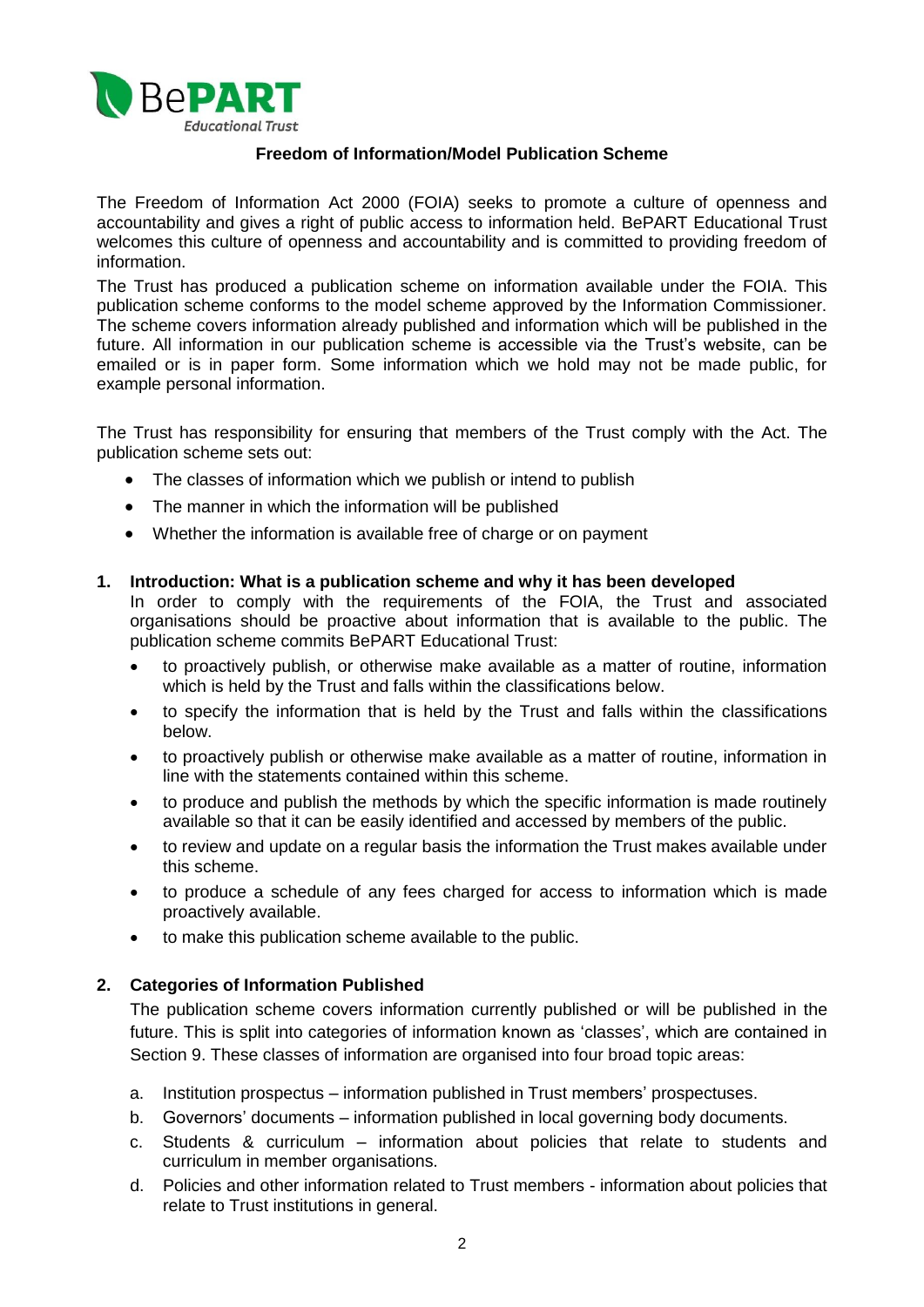## **3. Requests for information**

Any request for information beyond that which is already provided by the Trust, (for example through the prospectus), should be made in writing (or email) to: FOI Administrator, BePART Educational Trust, Park Road West, Claughton, Prenton, Wirral CH43 8SQ or email [foi-request@beparteducationaltrust.com](mailto:foi-request@beparteducationaltrust.com)

Requests should state the enquirer's name, contact details and details of the information being requested. To help us process your request quickly, please clearly mark any correspondence "**FREEDOM OF INFORMATION REQUEST**".

The Trust will respond to the request within 20 working days. If a response is delayed for any reason (e.g. further information required), the enquirer will be kept informed of progress and provided with a revised response date.

The FOIA states that requests should not be allowed to cause a drain on the Trust's time, energy and finances to the extent that they negatively affect normal public functions. The Trust can reserve the right to refuse a request if it is likely to be in excess of 18 hours to find, sort and edit the information requested. Under these circumstances an opportunity for the request to be refined will be offered.

## **4. Paying for information**

All requests for information will be subject to charges to cover the costs of photocopying or postage. The Trust will inform the enquirer of costs before fulfilling the request. If a charge is to be made, confirmation of the payment due will be required before the information is provided.

## **5. Vexatious Requests**

Under Section 14 of the FOIA, if the Trust receives several requests from the same person, or a series of requests that appear intended to disrupt its work, these may be treated as vexatious. The Trust may then refuse to provide the information requested but would issue a refusal notice within 20 working days from receipt of the request to the enquirer to explain the decision and reasons for withholding the information.

# **6. Record Keeping**

All records will be entered into a "Freedom of Information Requests Log" kept by the Clerk to the Trust. Such records will remain on file for a period of six years. The log will include:

- a. the enquirer's details
- b. the date the request was received and to whom it was addressed
- c. the nature of the information requested
- d. the outcome, including summary reasons for refusal
- e. the response made to the party requesting the information, including the person nominated to implement the response, the date and format of the response and the details of the information provided

# **7. Complaints**

If the enquirer is still not satisfied with the outcome, then a formal complaint can be made to the Information Commissioner's Office. The complaint should be submitted within 6 months from the initial request to:

Information Commissioner's Office, Wycliffe House, Water Lane, Wilmslow, Cheshire, SK9 5AF. Telephone: 0303 123 1113 or email: [casework@ico.org.uk](mailto:casework@ico.org.uk)

#### **8. Monitoring, Evaluation and Review**

BePART Educational Trust will review this publication scheme every 3 years.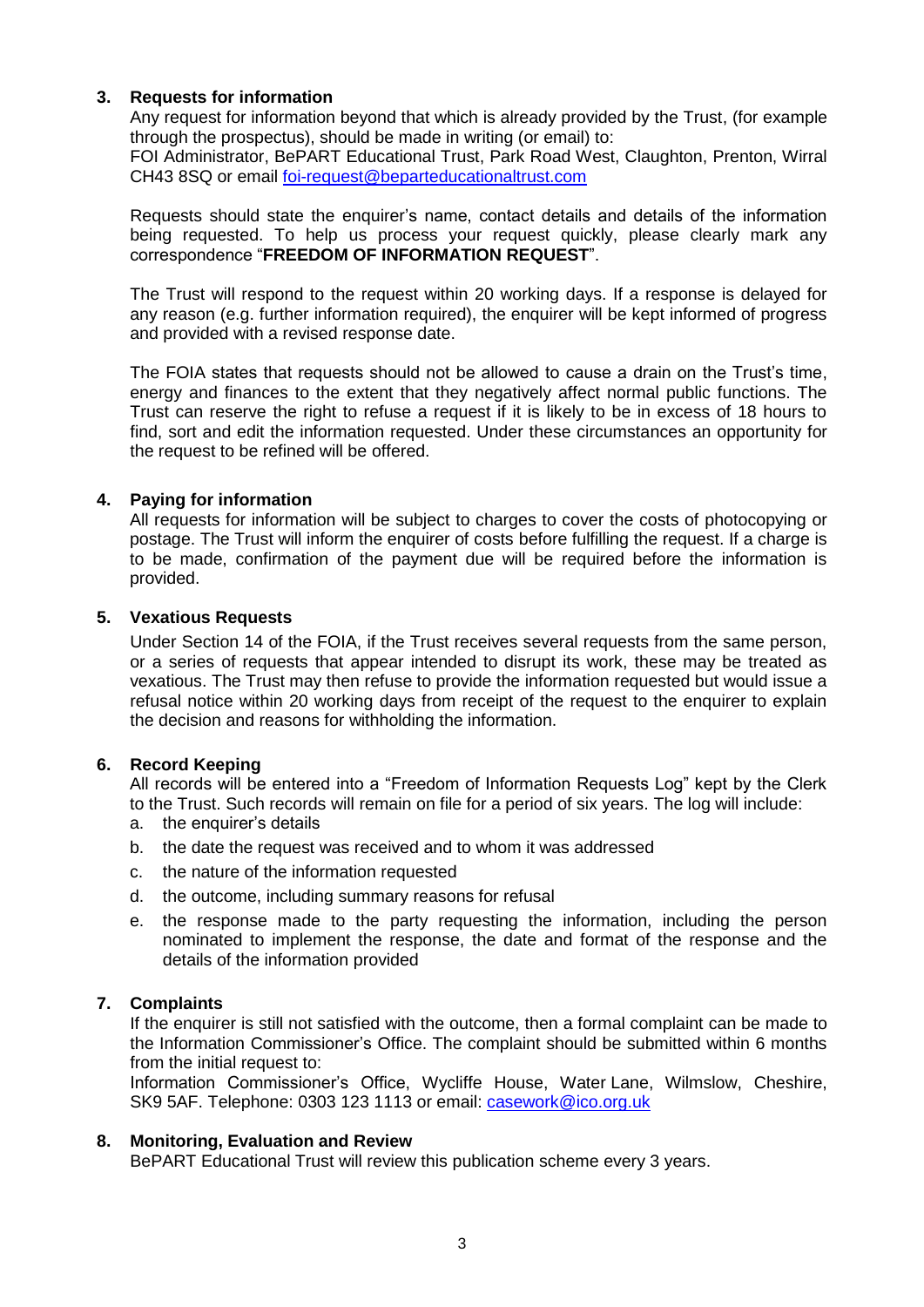# **9. Classes of Information Currently Published**

## a. **Who we are and what we do**

Organisational information, structures, locations and contacts

| Information to be published | <b>Description</b>                                   |
|-----------------------------|------------------------------------------------------|
| Legal framework             | <b>Articles of Association</b>                       |
| Governing Body              | Membership list of Trust Directors/Governors         |
|                             | Standing orders and terms of reference of committees |
|                             | Codes of conduct for Trust Directors/Governors       |
| Curriculum and key dates    | Published prospectus                                 |
|                             | Outline of institutions' curriculum                  |
|                             | Term dates                                           |
|                             | Lesson timetables                                    |
| Location and contact        | Location, contact details, telephone numbers and     |
| number                      | email contacts for the Trust and associated websites |

# b. **What we spend and how we spend it**

Financial information about projected and actual income and expenditure, procurement, contracts and financial audit

| Information to be published | <b>Description</b>                                   |
|-----------------------------|------------------------------------------------------|
| Financial information       | Details of sources of funding and income             |
|                             | Annual budget plan                                   |
|                             | Annual financial statements                          |
|                             | Information on major plans for capital expenditure   |
|                             | Staff pay and grading structures                     |
|                             | Pay policy                                           |
|                             | Staff/Trust Directors/Governors allowances and       |
|                             | expenses                                             |
|                             | Procurement and tender procedures                    |
| Audit and regulations       | Financial regulations and procedures                 |
|                             | Annual audit report for financial statements         |
|                             | Details of contracts that have gone through a formal |
|                             | tendering process                                    |

# c. **What our priorities are and how we are doing**

Strategies and plans, performance indicators, audits, inspections and reviews

| Information to be published |                                                       |
|-----------------------------|-------------------------------------------------------|
| Planning and performance    | Mission, values and strategic priorities              |
| documents for last 3 years  | Strategic plans                                       |
|                             | Performance indicators                                |
|                             | Audits                                                |
|                             | Inspections and reviews                               |
| External review information | Performance data supplied to the government           |
|                             | Ofsted reports                                        |
|                             | Performance management policy                         |
|                             | Major proposals for the future of the Trust and its   |
|                             | associated institutions                               |
|                             | Safeguarding and child protection                     |
| Government and regulatory   | Accreditation and monitoring reports by professional, |
| reports                     | statutory or regulatory bodies                        |